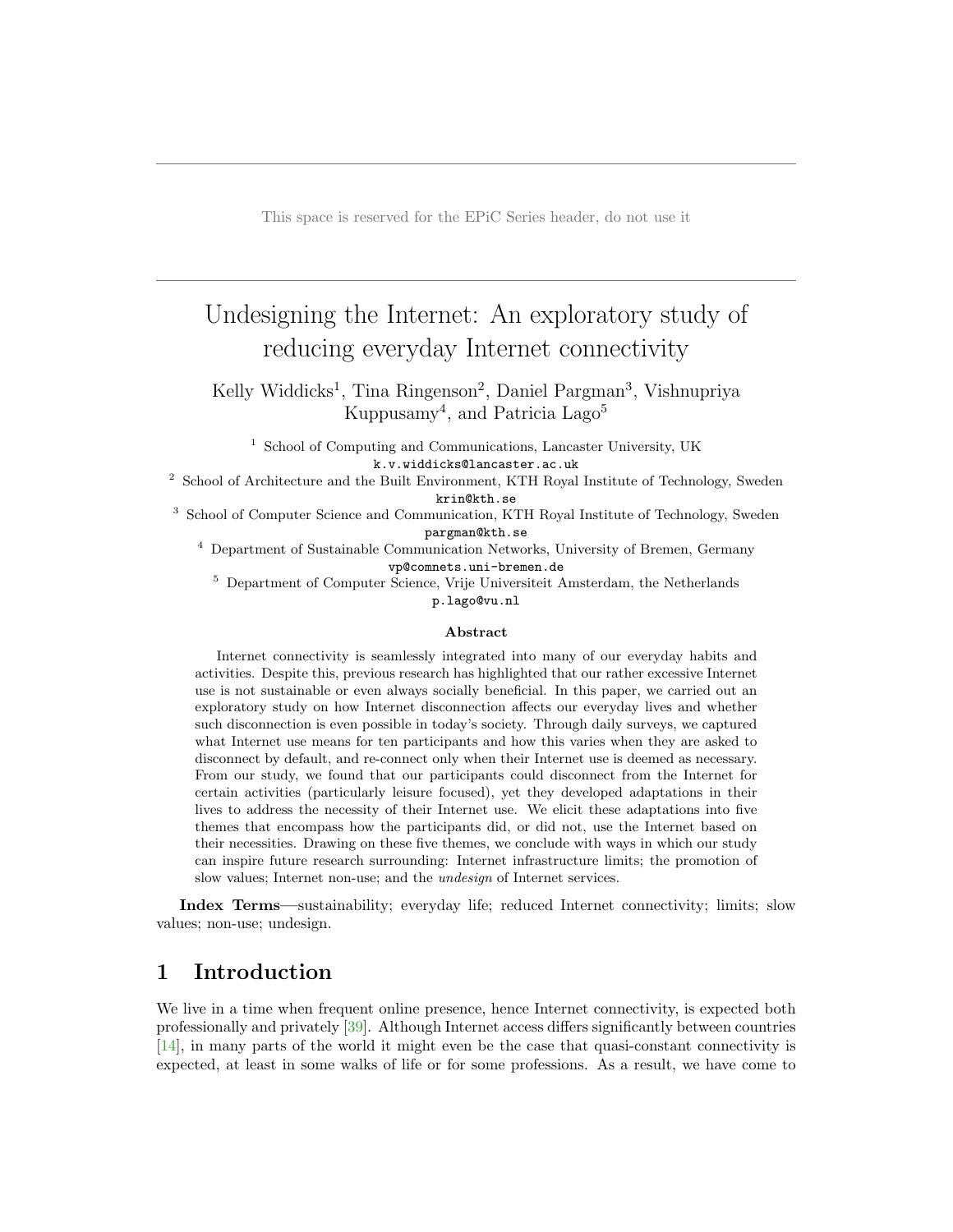demand more from the online world and from the information and communication technologies (ICT) that enable it [\[36\]](#page-12-0). The dominant practice in regards to ICT today is to strive for increasingly faster and richer digital services, where such new services create greater demand; this in turn drives growth of infrastructure capacity, which (again) allows for new services and so on. Preist et al. [\[25\]](#page-12-1) refer to this reinforcing feedback loop in terms of a 'cornucopian paradigm'. The cornucopian paradigm is unsustainable, since it assumes an ever-growing infrastructure built on finite resources, including rare earth minerals and non-renewable energy resources [\[21,](#page-12-2) [25\]](#page-12-1). With this as a backdrop, we have formulated a study that explores 'living with less', i.e. assuming less from ICT rather than constantly striving for more (information, speed, connectivity, time spent online).

In designing the experiment, we first considered fully disconnecting from the Internet [\[18\]](#page-12-3). While some of us adopt (and enjoy) such a lifestyle occasionally (e.g. on vacations or during leisure time), many of us have occupations that require daily Internet access and also rely on the Internet to sustain important parts of our private lives. Hence, we opted for exploring decreased connectivity, i.e. less access to, or use of, the Internet. This decreased connectivity was facilitated by modes of 'Internet disconnection' and 'Internet connection': turning off Wi-Fi or mobile data on Internet-connected devices by default and turning on for Internet services only when subjectively necessary. Through this decreased connectivity, we were interested in understanding 1) what role the Internet plays in our everyday lives, 2) which parts were more or less necessary for us (or at least significantly harder to refrain from), and 3) which parts would be comparatively easy to reduce or eliminate from our everyday Internet use.

Within our paper, we present five themes for how users did (and did not) adapt to Internet disconnection (ordered in increased necessity): 1) removing Internet use completely; 2) replacing use with other activities; 3) planning for limited use (including pre-disconnection reliability); 4) rationing, postponing and batching Internet use; and 5) abandoning disconnection. We then use these findings to suggest directions for future research:

- limits to usage behaviours that drive Internet infrastructure growth
- Internet disconnection as a means for promoting slow values
- Internet non-use
- the undesign of Internet services

### 2 Background

The Internet is known as a medium for acquiring and distributing information, and it can facilitate environmental benefits in some domains. For example, the total energy required for data transmission (43 kWh) and terminal equipment (108 kWh) for a virtualised conference was approximately 65 times lower than the energy cost for a single attendee's intercontinental round trip (9880 kWh) [\[7\]](#page-11-1). Despite such benefits of the Internet, the global electricity demand for digital devices and infrastructures is rising at a rate of 7% per year - more than double the 3% annual growth of global electricity demand [\[37\]](#page-12-4). Preist et al. [\[25\]](#page-12-1) have observed that demand for new digital infrastructure leads to 1) the production of new infrastructure, which 2) enables new services and 3) subsequently furthers demand. This iterative cycle emphasizes the spiraling problem of an ever-growing 'technomass' [\[13\]](#page-11-2) of digital devices and infrastructures. Further on, as resource scarcity threatens our current levels of Internet consumption, Pargman and Wallsten [\[21\]](#page-12-2) have highlighted that computing innovators should focus on providing a 'sufficient' level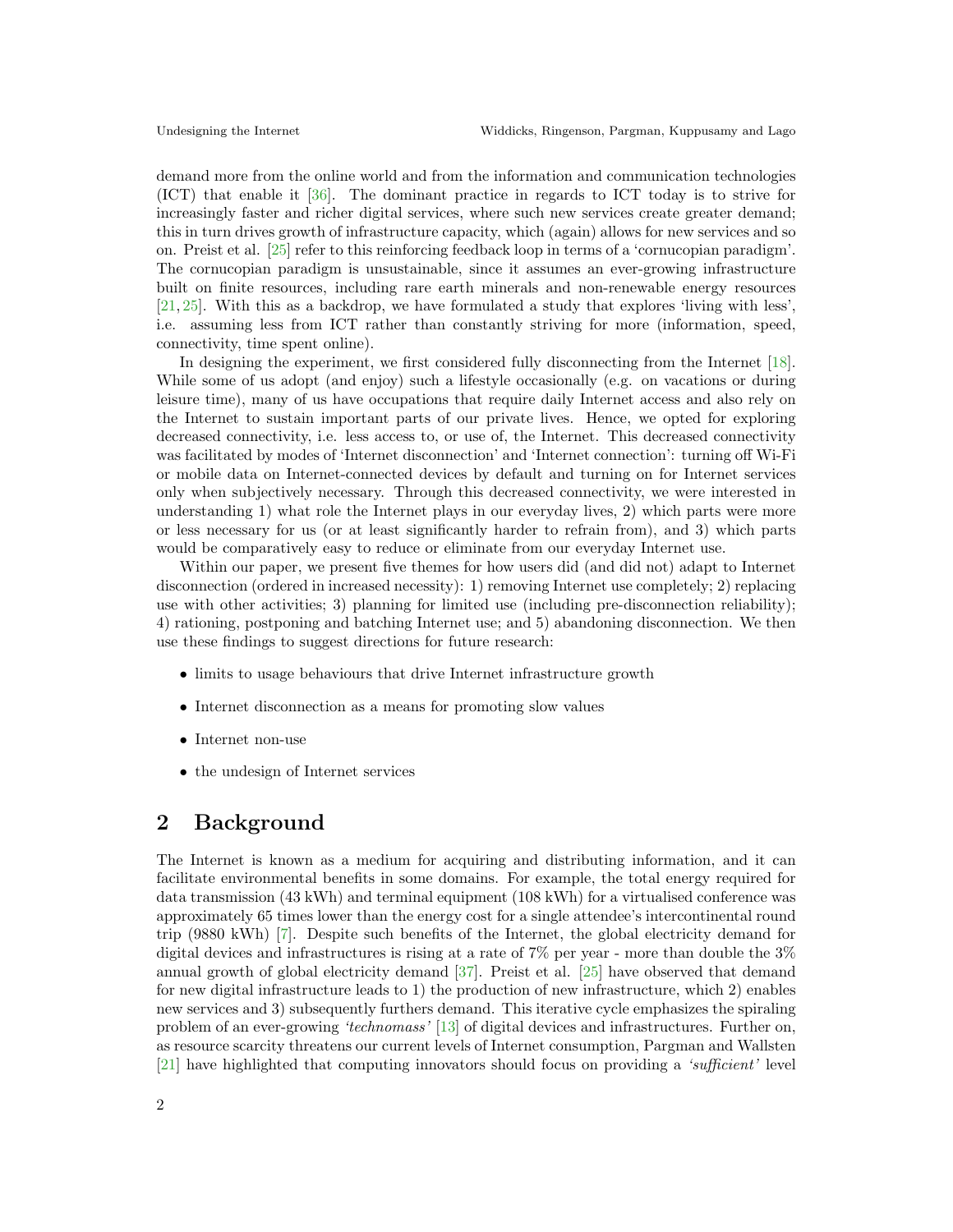of service for the greatest number of people, the longest duration, and the lowest cost possible. Due to similar concerns of the Internet in a post-peak world, Raghavan and Ma [\[27\]](#page-12-5) pose a number of questions about networking, e.g. 'Which services provided by the Internet are the least essential to its continued value and operation? Which are the most essential?'.

Previous work has investigated the energy impact of Internet demand from mobile devices, suggesting areas where Human-Computer Interaction (HCI) can be adapted for reducing such demand [\[16,](#page-12-6)[40\]](#page-13-1). However, this does not engage with the subjective aspects of limiting Internet use, such as self-limitation and personal balance. This lack of subjectiveness is also present within other studies investigating the effects of Internet detoxes and forced disruptions from online media [\[15,](#page-11-3)[33\]](#page-12-7). Whilst Kaun et al. [\[15\]](#page-11-3) found that emotional effects (e.g. loneliness) occur due to refraining from media, their study involved asking participants to completely refrain from media for a week; this complete disconnection from the Internet could be argued more or less impossible with the way connectivity is integrated into everyday activities (especially for work). With this in mind, we aim to provide a starting point for understanding what Internet use is subjectively experienced as necessary by users.

While it is not particularly hard to realise intellectually that we ought to decrease consumption in general, as well as our consumption of digital products and services (as per  $[21,25,27]$  $[21,25,27]$  $[21,25,27]$ ), it can be considerably harder to understand and accept what that entails in practice. Randall [\[28,](#page-12-8) p. 120] writes that:

'Changes are not necessarily easy, welcome, or attractive. They are likely to be experienced as attacks on the aspects of life that people hold dear  $\ldots$  Take for example a young woman whose car is her cocoon. She has chosen it for its color and style. She fills it with personal comforts - her CDs, a favorite rug, a mascot, water-bottle, and tissues within easy reach, radio tuned to her favorite station. Snug inside, she feels safe. [...] Its outward gleam and shine speak of her success. Its inner warmth and comfort acknowledge her fragility. It both protects and expresses her identity. The suggestion that she might take the bus to work or lift-share with colleagues will not be appealing. Aspiration, lifestyle, security, and identity are all instantly under threat. We should not be surprised at the negative response to the suggestion.'

While this example is centered on car ownership and use, it forcefully conveys the affective dimensions of ownership and consumption and the emotional dimensions to such issues. The quote comes from an article that was published the better part of a decade ago, at a time when the modern smartphone was still a novelty. It is an open question if people today would be even less prone to part with their Internet-connected smartphone today than with their cars a decade ago. We are here interested in the subjective as well as objective aspects of decreased Internet access and we take an active interest of both in our exploratory study of reduced connectivity. We would also like to emphasize that the purpose of our study is neither to (quantitatively) prove something nor to in depth (qualitatively) describe and analyze some phenomenon. Rather, we aim to explore what we believe is an important phenomenon and inspire further discussions and studies in the area. While to some extent we do provide some practical suggestion in the discussion section (below), we do not feel any specific responsibility to provide a solution to the problem(s) we describe in the paper, but we wholeheartedly encourage others to do so.

### 3 Experiment Design and Participants

In order to investigate the effects of Internet disconnection, we designed a two-part, exploratory study ethically approved by the Faculty of Science and Technology Ethics department at Lancaster University, UK. The study consisted of a 'connected phase' and a 'disconnected phase' lasting two weeks each. The connected phase was designed to uncover aspects of the mundane,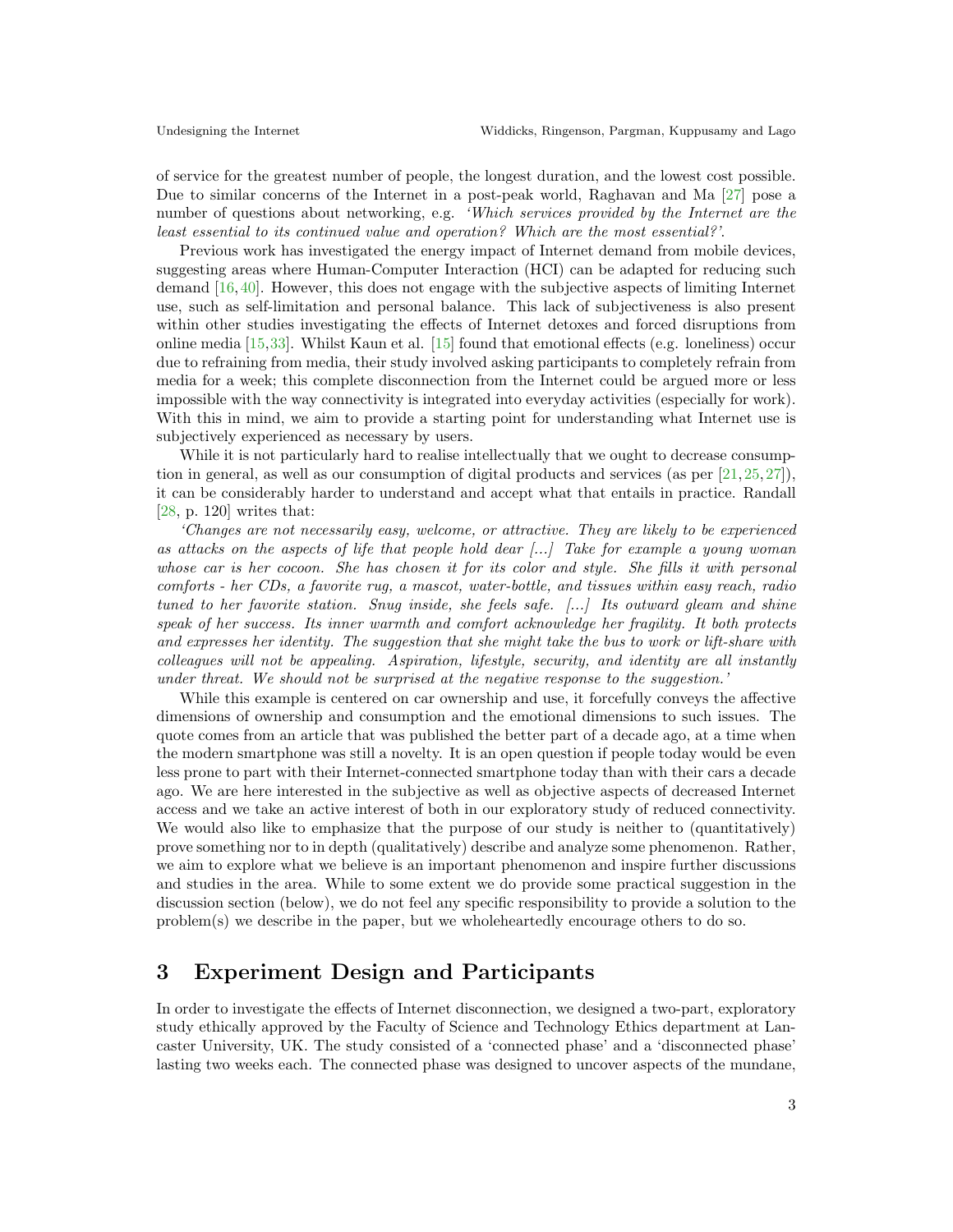<span id="page-3-0"></span>

| Participant              | Occupation          | Living and Family Situation        | No. of Surveys:     |
|--------------------------|---------------------|------------------------------------|---------------------|
| (Gender,                 |                     |                                    | Connected,          |
| Age Bracket)             |                     |                                    | <b>Disconnected</b> |
| $\overline{P1}$ (F, 20s) | PhD Student         | House with boyfriend               | 14, 14              |
| $P2$ (F, 20s)            | PhD Student         | Flat with friend                   | 12, 14              |
| $\overline{P3}$ (F, 20s) | PhD Student         | Apartment with partner             | 8, 8                |
| P4 (M, 40s)              | Associate Professor | Apartment with wife and 2 children | 11, 11              |
| $P5$ (F, 20s)            | PhD Student         | Flat with 3 friends                | 14, 12              |
| $P6$ (F, 30s)            | Assistant Professor | Apartment alone and boyfriend's    | 14, 14              |
|                          |                     | house with son                     |                     |
| P7 (M, 40s)              | Senior Lecturer     | House with partner and child       | 14, 14              |
| $P8$ (F, 30s)            | Research<br>Centre  | House with partner and child       | 13, 13              |
|                          | Administrator       |                                    |                     |
| $\overline{P}9$ (F, 20s) | PhD Student with    | Student accommodation with         | 16, 12              |
|                          | part-time work      | partner                            |                     |
| $P10$ (F, 30s)           | PhD Student         | Apartment with partner             | 12, 9               |

Table 1: An overview of the ten participants. Please note that P9 entered 16 responses for her connected phase.

'baseline' use of the Internet in everyday life; participants were asked to use the Internet as they normally would and answer a 'connected phase survey' each day. Questions in this phase surrounded what the participants' days had entailed and how they had used the Internet (alone or with others), alongside reflective questions surrounding their mood.

For the disconnected phase, participants were asked to turn off Wi-Fi and/or mobile data by default on each of their Internet-enabled devices, and only turn it back on when they thought their desired Internet use was necessary. This phase was not designed to be a total Internet-free detox, but rather to treat Internet connectivity more as a need-based entity than a want-based entity; this allowed each individual to decide if, or to what extent, they could cut Internet use from their work and personal lives and how their connected lives were affected by self-imposed Internet restrictions. Like the connected phase, participants were asked to fill in a daily survey. However, this 'disconnected phase survey' included questions to capture the impacts of disconnectedness, such as: when and why the participant had turned connectivity on, whether they had re-thought the necessity to use the Internet or refrained from doing so, and further reflective questions on their mood.

The experiment ended with gathering demographic data and participants' impressions about the study overall via another survey. All three surveys consisted in a form of questions for the participants to fill in and were created on Qualtrics; these were accessed online, meaning participants had to connect to the Internet to fill them in - an obvious contradiction to our study. Having said this, one participant did fill in the daily disconnect survey offline throughout the period by downloading the questions and taking notes on a separate medium. Offline methods for gathering qualitative information would need be considered in future Internet-disconnection studies.

Ten participants took part in the study in the period of August–October 2017. These included four authors of this paper and six 'external' participants; these 'externals' were recruited through snowballing, i.e. participants personally asked others to take part. The participants are summarised in table [1.](#page-3-0) The small sample size is heavily skewed towards academics. We find this to be less of a problem as the experiment is designed to be an initial exploratory study. The purpose of the study is to discover what happens when 'connectivity-off' is the default action;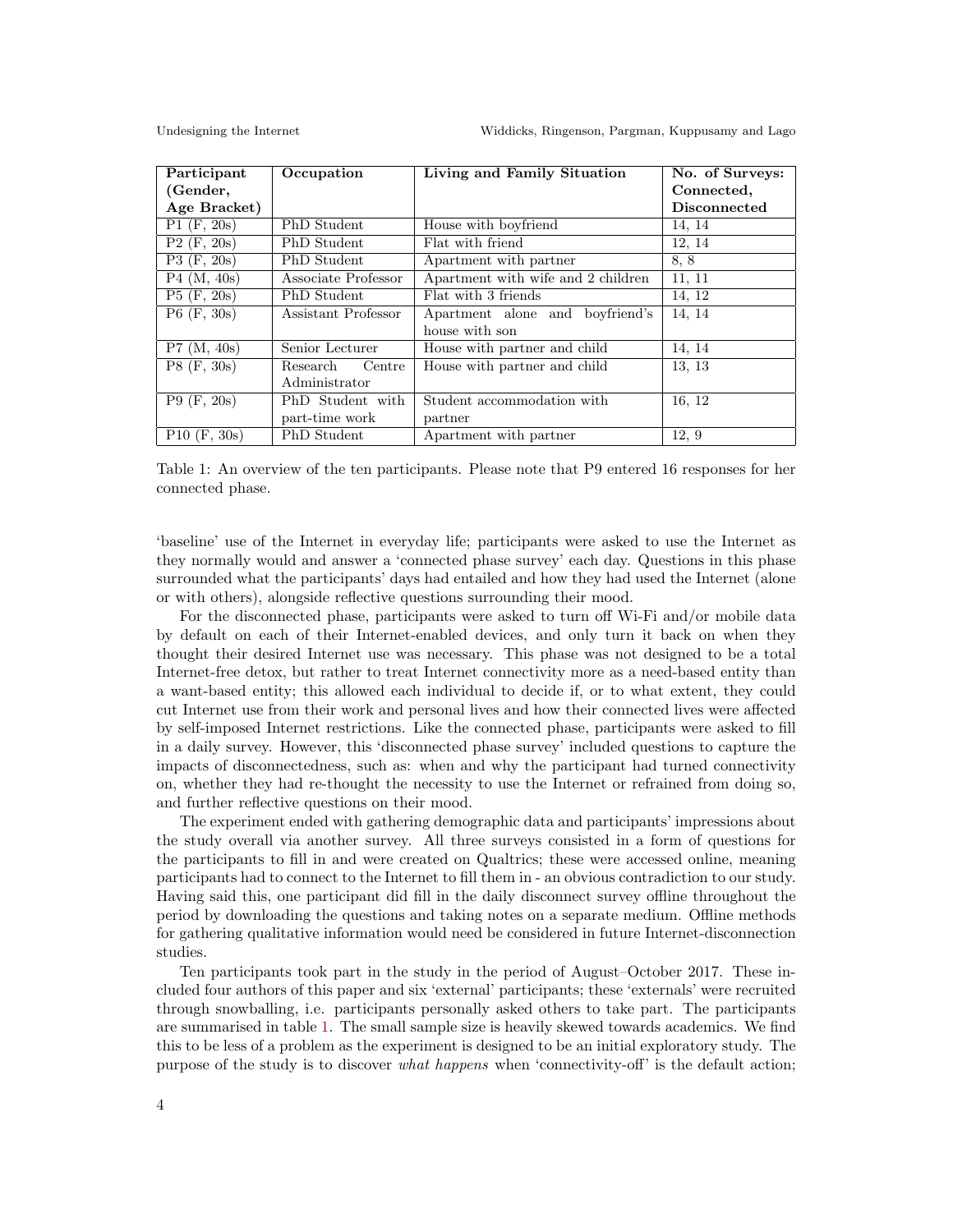what we can change surrounding Internet connectivity is out of scope and inappropriate given our participants sample. Therefore we do not attempt to answer questions arising from the study, but rather inspire academics in the topic and focus future research.

For the ten participants, 128 responses were collected for the connected survey and 121 responses were collected for the disconnected survey. Whilst 140 should be expected for both phases, some participants forgot to fill out the survey every day. All of these survey responses were analysed in detail by members of the research team through coding for themes, and additional details from the authors' study participation were also added during the writing of this paper.

### 4 The Connected Phase: An Overview

It comes as no surprise that the Internet was heavily involved in the participants' working lives. Email was used regularly by all of the participants for work communication. Collaborative work was often Internet-connected through the use of cloud services such as Google Docs for paper writing, document sharing and backups (P1, P2, P3, P4, P5, P6, P9, P10) and via virtual meeting facilities such as Skype (P1, P3, P4, P6, P7, P9, P10). The participants' occupations often involved searching for information online (P6, P7, P8, P9), or browsing for online articles and literature downloads (P2, P3, P4, P5, P9, P10); teaching-related jobs further required Internet use by accessing online learning environments (P4, P6) and incorporating YouTube videos (P4, P6) or podcasts (P4) within academic classes.

All participants used the Internet for entertainment. This included watching on-demand content (P1, P3, P5, P7, P8, P9, P10); listening to online podcasts (P3, P4, P10), streaming music (P1, P2, P3, P4, P5, P10) or radio (P7, P8); playing Internet-connected games (P4, P7); and visiting a hobby site (P6). Entertainment practices were often shared with other people: watching YouTube videos with friends (P1, P10) and streaming Netflix or Amazon content with partners or children (P1, P3, P7, P8, P9, P10); listening to Spotify with household members (P1, P8); and gaming online with friends abroad (P7).

Interaction with other people was facilitated by Internet-connected means of communication, with instant messaging services such as WhatsApp and Facebook Messenger enabling the participants to connect with friends and family (all participants except P4); this was particularly important for overseas communication (P1, P2, P7, P8). Video-chat services (e.g. FaceTime) or social networks (e.g. Instagram) similarly enabled keeping in touch within their daily lives; only two of the ten participants did not partake in such social services during the connected phase (P1, P7).

Other common Internet activities concerned online shopping or browsing to buy (all participants except P2), keeping up-to-date on the news or weather (P7, P8, P10), using financialrelated services (P1, P6, P9, P10), searching for particular information such as recipes or reviews (P1, P2, P3, P6, P7, P8, P9, P10), and for travel or navigation purposes (P1, P3, P4, P5, P6, P7, P8, P10). More irregular activities included downloading printer drivers (P4), spreading political propaganda (P3), advertising Yoga classes (P6), and child-related duties like baby tracking (P7, P8) or online homework help (P4). The survey responses emphasize that the Internet is seamlessly integrated into many aspects of the participants' lives, and whilst there are common habits and Internet dependencies, the levels of Internet usage varies among the participants.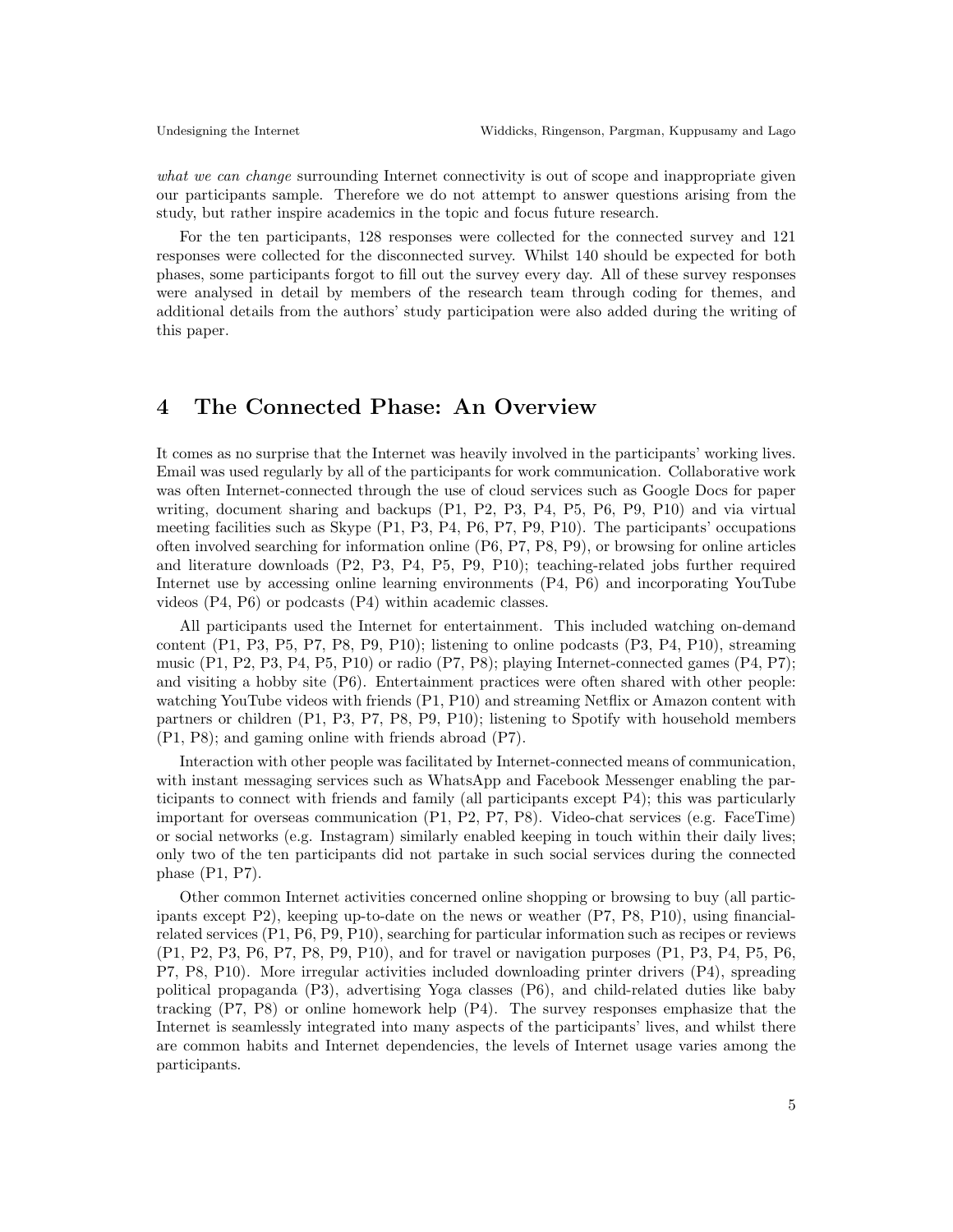# 5 The Disconnected Phase: The Findings

During the disconnected phase, all the participants developed different types of workarounds to cope with their everyday practices with or without the Internet. These ways of adapting highlight the differing necessities of the participants' Internet-connected practices: the more necessary the action, the more likely the participant would connect to the Internet. We have discovered five themes relating to how participants used (or did not use) the Internet, which we have listed in order of increasing 'Internet necessity': 1) removing use completely; 2) replacing use with other activities; 3) planning for limited use (including pre-disconnection reliability); 4) rationing, postponing and batching use; and 5) abandoning disconnection. These are elaborated below.

#### 5.1 Removing Internet use completely

All of the participants discovered some Internet connectivity that they did not find necessary, and as a result, they were able to remove such use completely from their disconnected phase. These instances were often associated with entertainment: streaming music at home (P1, P2, P4); streaming video before bed or during work tasks (P3, P5); listening to podcasts whilst exercising or commuting  $(P3, P10)$ ; playing Pokémon Go alone  $(P4)$ ; and accessing favourite websites (e.g. Quora for P2) or social networks (P1, P2, P3, P10). Online searches or checks were also removed from everyday life. To name a few: P1 did not check the opening times for a shop before going to it (with the risk of it being closed); P2 had uninstalled Instagram on phone to refrain from checking updates; P5 thought it was 'fine to be offline for a while' during a train journey and whilst at a conference; P6 refrained from searching online for something personal as she reflected on previous similar searches and realised it wouldn't be helpful; P7 wanted to search for the range of a MW radio or the actors, directors, and writers of a film yet found it easy to refrain; P8 didn't search for a post office nearby when her usual one was closed (instead just went to another she knew of); and P9 didn't check her emails during a lunch break at a training course. We name this category the most unnecessary Internet use since participants were able to easily avoid such online activities in their everyday life.

#### 5.2 Replacing Internet use with other activities

All of the participants (except P4) were able to find some other activity to replace part of their previous Internet-connected activities. For communicating, instant messaging services were replaced by SMS for 5 of the 10 participants (P1, P3, P6, P7, P8). P2 even replaced her Wi-Fi calls with cellular, despite the extra charges for contacting friends and family overseas; this was similar to P7 in some instances when contacting his friend abroad.

On-demand content was also frequently replaced; rather than streaming or downloading, participants relied on local or broadcast content such as DVDs (P1, P7, P8), broadcast TV (P1, P5, P9, P10), the radio (P1, P3, P5, P10) and stored music (P1, P3, P5). This sometimes caused major changes in participants' activities. For example, P10 and her partner decided to go to the cinema one evening instead of streaming something on Netflix, and P1 fixed a problem with her broadcast television to ensure she could watch the Great British Bake Off live. P7 got up early one morning to locate his old 'family heirloom' radio to facilitate his listening practice; this led him to listen to a different radio station entirely due to his usual 'BBC World News' no longer broadcasting on shortwave radio in Europe.

Participants sometimes substituted the time that they would normally use for Internet entertainment with completely different activities. Some examples include: reading (P1, P2,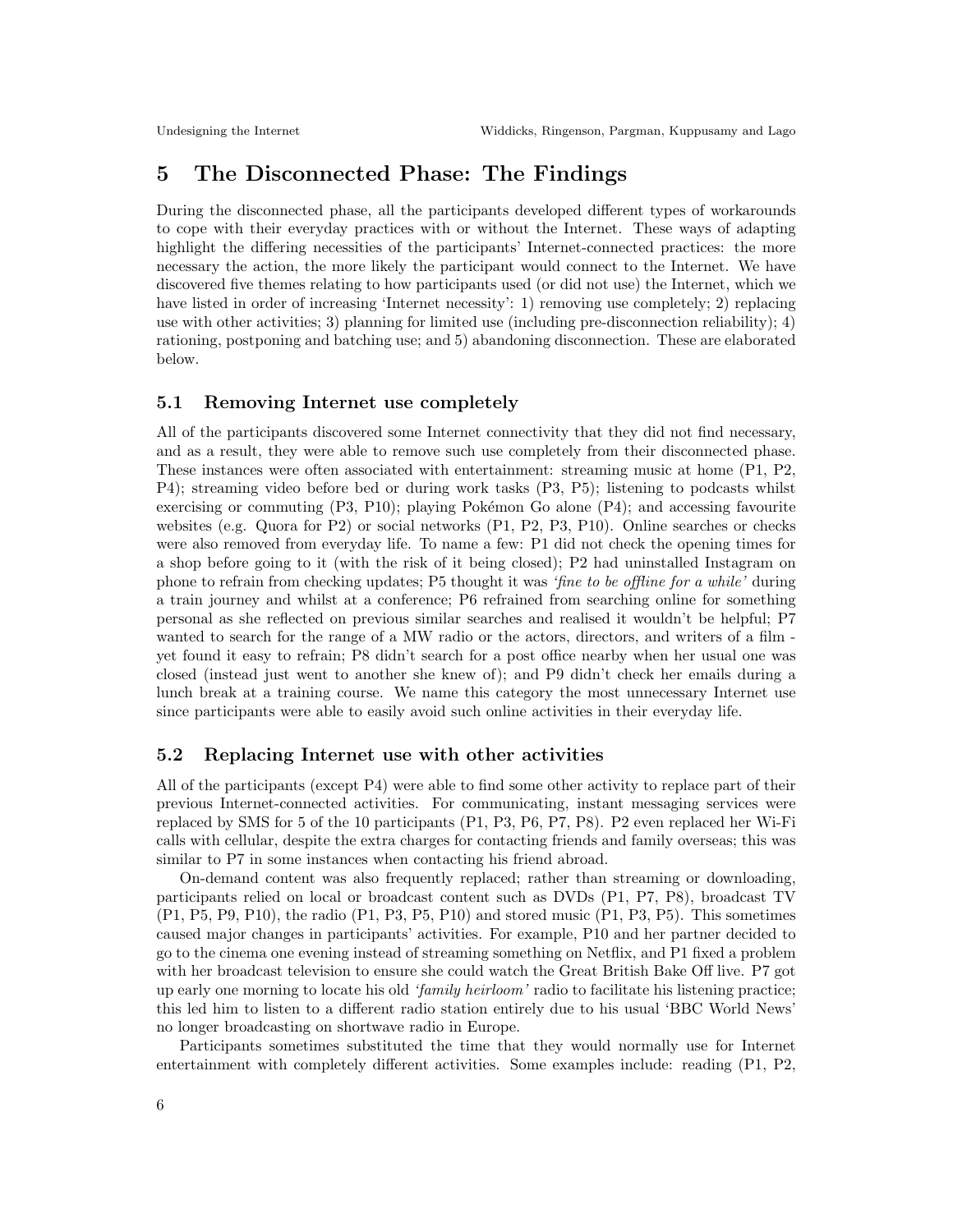P3, P5, P8, P9, P10); household activities such as cooking or cleaning (P5, P10); creative tasks e.g. writing and photo development (P3, P5); playing card games and offline PC games (P3); and even activities for the self, such as sleeping, bathing and meditating (P1, P2, P8). In some cases, evenings at home with a partner that would usually involve watching on-demand content instead resulted in chatting and spending time together (P1, P3). We name these replaced activities as the second-most unnecessary Internet-involved tasks, rather than the first-most, due to the fact that participants noted replacing their use of the Internet with something else.

#### 5.3 Planning for limited Internet use and pre-disconnection reliability

Some forms of planning for 'being offline' were developed by the participants in order to carry out disconnection without majorly affecting themselves or others. To avoid missing her favourite TV shows during the study, P1 recorded programmes on her parents' Sky+ box as she doesn't have a set-top box at home. Extra planning was also required by the participants who cycle to work (P7, P10), as they did not deem weather forecasting checks via the Internet necessary at the beginning of the study. This meant that rain gear was packed regardless of the weather forecast. However, once P10 had taken her rain coat to work on a day which turned out to be sunny, she figured out when the weather forecast was broadcasted on television each morning and watched that in order to plan her outfit and avoid carrying her raincoat unnecessarily again.

Furthermore, participants sometimes relied on connectivity during the connected phase, or within brief connected periods in the disconnected phase, to prepare for Internet disconnectivity. Participants pre-downloaded music or podcasts (P1, P3, P10) and watched pre-downloaded content (P1, P3). This reliance was also needed to avoid missing out on messages from others: P7 asked his friend overseas to contact him via SMS (despite the extra costs) and P1 forewarned friends and family to contact her via SMS or phone call if they needed her immediately. This warning activity of slow responses was similar to that of other participants: P3 posted updates on her Instagram and blog that she would not be posting for the coming weeks, P5 changed her WhatsApp profile picture to 'offline' when she wasn't checking it, and both P3 and P6 added that they would be checking emails less often to their work email reply footers. As Internet connectivity is sometimes required for, or integrated in, planning for periods of disconnection, we argue that this connectivity category is next in the order of increased necessity.

#### 5.4 Rationing, postponing and batching Internet use

For some activities, Internet use was required and could not be removed from everyday life, replaced with disconnected tasks, or planned for via other means. Despite this, participants were able to ration their use of the Internet for activities or postpone them to times of connectivity, leading to batched uses of the Internet. For rationing use, participants limited connectivity: when family members were absent  $(P4)$ ; via device  $(P3)$  or location  $(P5)$ ; or by the number of connectivity instances. The latter here included checking emails only twice or thrice daily (P1, P5), checking instant messaging networks once a day (P1) or only during breaks (P5), limiting podcast listening to only three (time-sensitive) podcasts per week (P4), and refreshing news and weather apps each evening (P7). With rationing, participants declare what is their minimum level of connectivity required for maintaining their everyday practices.

Postponing, however, highlights how connectivity is required for the task – yet instant access to the Internet is not necessary. These types of activities were delayed to times where other activities required connectivity, for example P1 only did things online during her thrice-daily email checks whereas P7 would put off his email checks until he had to connect to the Internet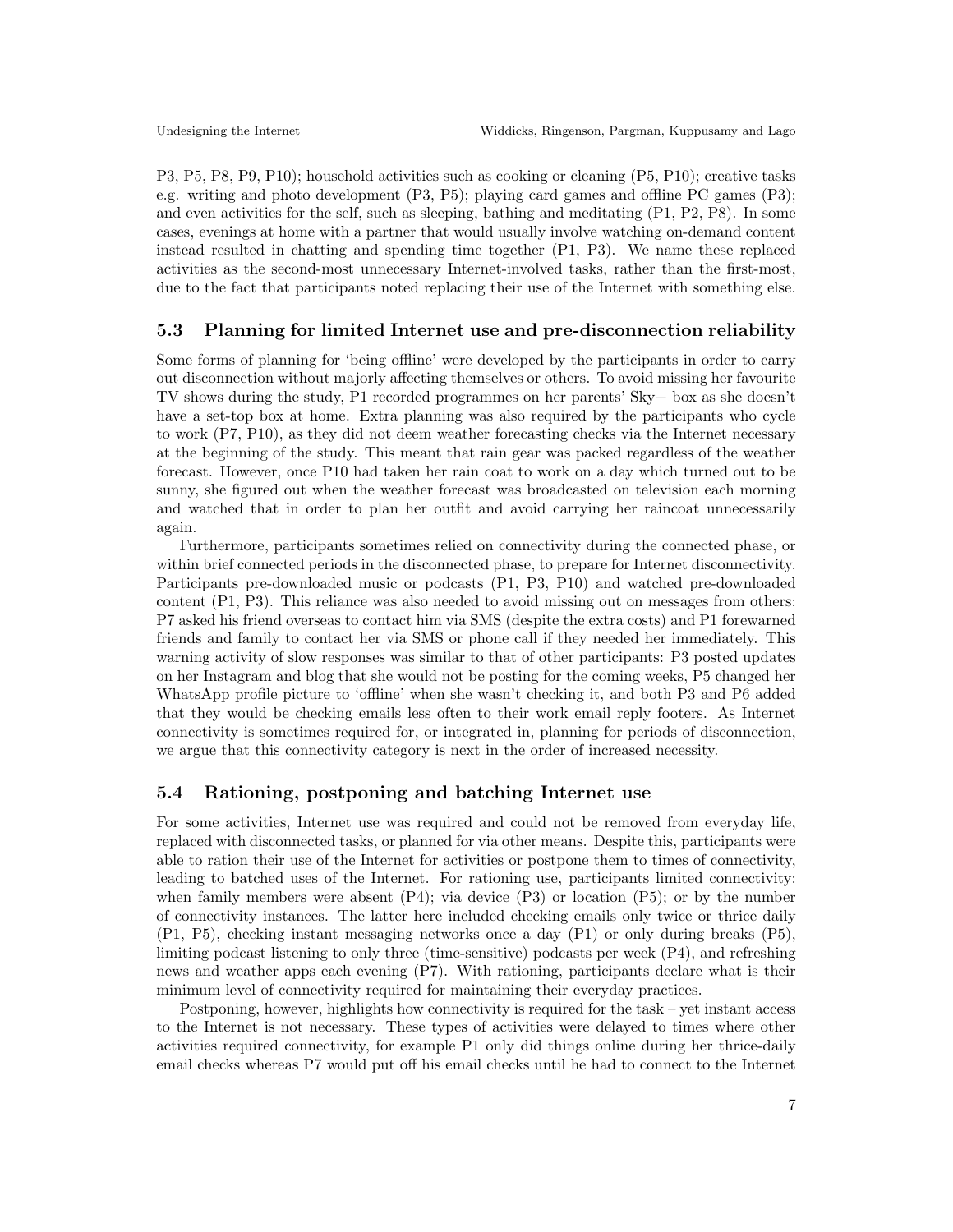for other means. This was similar to P10, who reflected that she would put off online tasks but knew she would have to do them at some point anyway. Other in-study postponed activities included searching for addresses  $(P6)$  and replying to emails or messages  $(P5, P9)$ , yet some practices such as watching the rest of a streamed film (P7) were postponed until after the study entirely. We rank this as the second-most necessary action since Internet use was a requirement for the reduced or delayed tasks to be carried out.

#### 5.5 Abandoning disconnection completely

It was obvious from the initial discussion about the study that complete Internet disconnection was going to be impossible when the Internet is so tightly integrated into the many things that we do in everyday life; this was evident within the disconnected phase, particularly for the participants' work practices. Whilst two participants did find ways to work offline through using books (P1) or searching for emails via Thunderbird's offline mode (P7), participants heavily suggested that they cannot, or find it very difficult to, fully disconnect during their work day. P4 mentioned in frustration that he 'just  $*can't*$  disconnect and still get work done. Writing a paper  $=$  using Google docs for starters'; this Internet use for collaborative writing was common amongst many participants (P2, P3, P4, P6, P7, P10). Internet-connectivity seeped into other work situations: uploading or retrieving information from virtual learning environments (P6, P7); researching literature or articles (P2, P3, P5, P9, P10); and (most frequently) for email, a connectivity necessity for all participants. Less common reconnection practices included P8's requirement to check her workplace's Twitter – her slight differentiation in job role shows that other work styles can still necessitate Internet-connectivity. Despite Internet-free working days being classified as impossible for the participants, they did reflect that disconnecting from the Internet proved helpful for their levels of productivity, focus and face-to-face interaction at work and within meetings (P1, P2, P3, P4, P5, P6, P10); this was achieved through limiting email (P1, P5, P10), reduced Internet procrastination (P2, P3, P5, P9), and by the 'opportunity to think and talk instead of reduced-attention-surfing' (P4).

The study also revealed non-work related situations in which participants abandoned disconnection. Reasons for connecting surrounded: participants' stresses and counteracting bad moods (P3, P10), contacting friends (P6, P7), accessing on-demand content to a watch film with family (P1, P10), and accidental use of the Internet through what was thought to be an offline game (P1). Participants commonly returned to connectivity for travel or navigation requirements: P1 needed to use Google to find an address; P5 needed to use Google Maps at a conference for directions (despite asking locals first) and P10 needed to access Google Maps when running late to a meal in order to find the fastest way there. Unless not turning up at their desired location was an option, it can be argued that P1, P5 and P10 had 'no choice' in these situations. This lack of choice in Internet use for this category is why we deem it as the most necessary form of use.

### 6 Discussion

From our findings of Internet-disconnection adaptation, we are able to suggest four areas of future research: 1) for creating limits to usage behaviours that drive Internet infrastructure growth; 2) for the promotion of slow values through Internet disconnection; 3) for Internet non-use; and 4) for discussing the undesign of Internet services. We examine each of these below.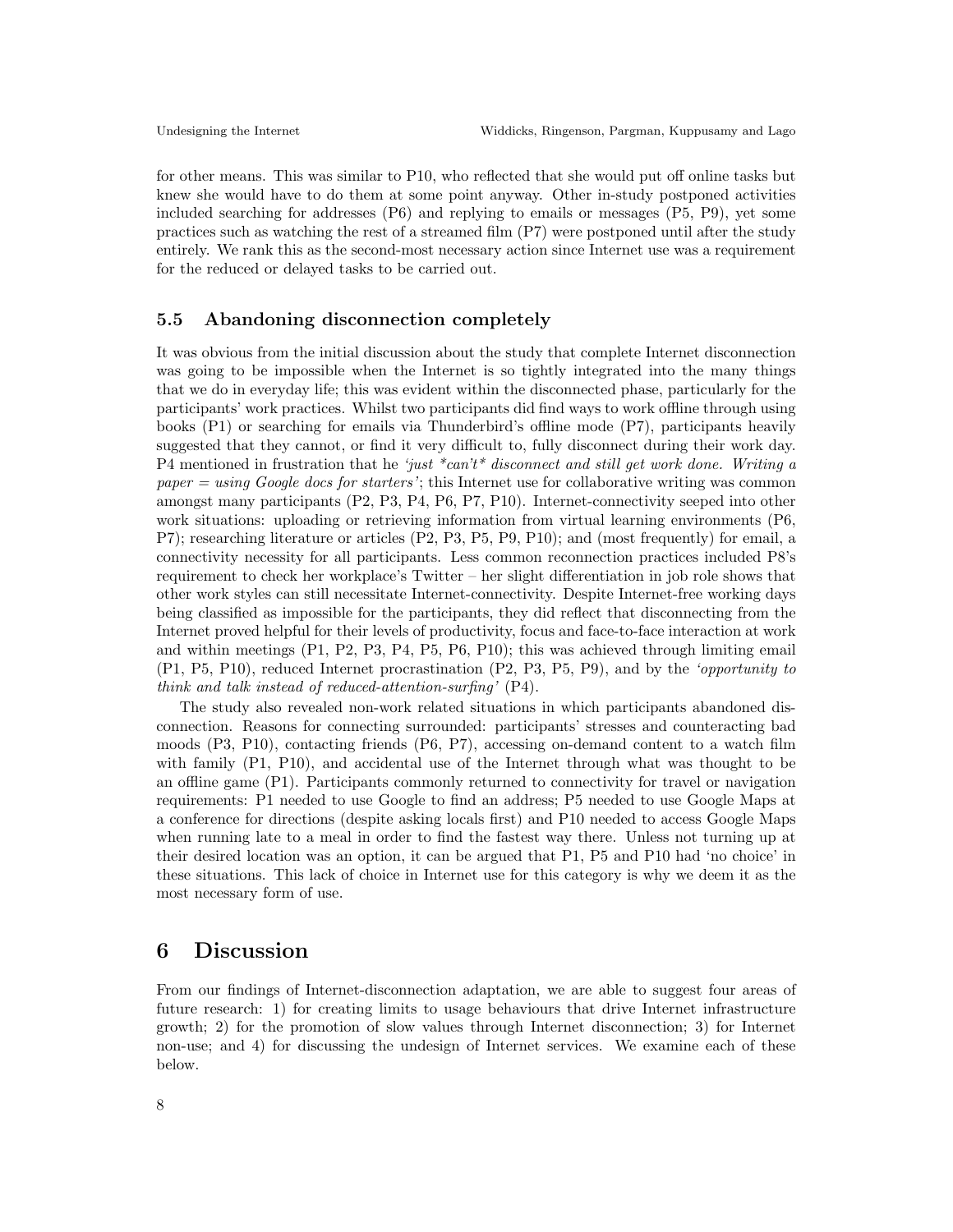#### 6.1 Limits to behaviours that drive Internet infrastructure growth

Real-time (i.e. on-demand) entertainment contributed to the largest portion of peak-period traffic in 2016 for North America [\[31\]](#page-12-9) and in 2015 for Europe [\[30\]](#page-12-10); Preist et al. [\[25\]](#page-12-1) states this connected entertainment as a 'significant driver' in the expansion of Internet infrastructure. Our survey responses showed, however, that on-demand content such as streaming online music or video was repeatedly removed or replaced by other non-connected activities in the disconnected phase.

Due to the way the Internet is currently manifested into work roles and other activities, our survey data backs up the fact that a 'digital day of rest' for reduced global energy use [\[6\]](#page-11-4) would be near impossible for today's society unless it is restricted only to leisure (not encompassing work). Despite this, days of reduced connectivity for necessary-only online actions are not as intolerable. People adapt to Internet disconnection, particularly in areas that drive infrastructure growth. We therefore argue, not just that there should be limits to the Internet usage behaviours that drive infrastructure growth, but rather that there can be such limits. We propose that exploring these limits to Internet connectivity is an important and valid area for future research. As a cautionary note however, we believe this future work should take into account rebound effects; whilst this was not the focus of our study, the user practices resulting from adapting to Internet disconnection could potentially be less sustainable and therefore it is worth considering whether each proposed limit to Internet connectivity is worthwhile.

#### 6.2 Slow values

Slow food (The Slow Food Manifesto  $1989<sup>1</sup>$  $1989<sup>1</sup>$ ) and the more general slow movement<sup>[2](#page-8-1)</sup> have inspired many offshoots, e.g. slow education [\[1\]](#page-11-5), slow scholarship<sup>[3](#page-8-2)</sup> [\[5\]](#page-11-6), slow technology [\[11,](#page-11-7) [22,](#page-12-11) [26\]](#page-12-12) and slow design [\[9,](#page-11-8) [35\]](#page-12-13). It is also possible to relate slowness and the slow movement to other phenomena such as the transition movement [\[12\]](#page-11-9), the degrowth movement [\[8\]](#page-11-10), simple living [\[10\]](#page-11-11), downshifting [\[34\]](#page-12-14), off-the-grid living [\[38\]](#page-13-2), the tiny house movement etc. From these inspiring slow-movement based perspectives, the major take-away is that their respective approaches all support a slowdown of, and, by extension, a reversal of Internet infrastructure growth.

Although most working day practices from our analysis involve the Internet, our participants experienced improved focus and productivity during their disconnected phase. Previous work has shown that working without email can improve task concentration [\[19\]](#page-12-15) and reduce stress [\[17\]](#page-12-16), and we extend this to Internet disconnectivity in general: Internet-connected tasks can be batched and postponed; online procrastination habits broken; people are able to focus on one thing at a time. This increased concentration shows how Internet-disconnection is a mechanism for promoting values of slow technology design, i.e. through encouraging 'mental rest' and 'slower, less consumptive lifestyles and practices' [\[20\]](#page-12-17). Therefore, we emphasise that reduced Internet connectivity should be exploited for slowing the pace of life, particularly since ICT can lead to a *'more densely packed everyday life'* and therefore intensify the energy associated with day-to-day practices [\[29\]](#page-12-18).

#### 6.3 Internet non-use

Research in HCI has explored varieties of technology non-use [\[32\]](#page-12-19), dimensions of non-users [\[41\]](#page-13-3) and issues of non-use [\[2](#page-11-12)[–4\]](#page-11-13). In an initial study of technology non-use, Baumer et al. [\[2\]](#page-11-12) describe

<span id="page-8-0"></span><sup>1</sup><https://goo.gl/J8jpqW> and <https://www.slowfood.com>

<span id="page-8-1"></span><sup>2</sup>[https://en.wikipedia.org/wiki/Slow\\_movement\\_\(culture\)](https://en.wikipedia.org/wiki/Slow_movement_(culture))

<span id="page-8-2"></span><sup>3</sup><http://web.uvic.ca/~hist66/slowScholarship/>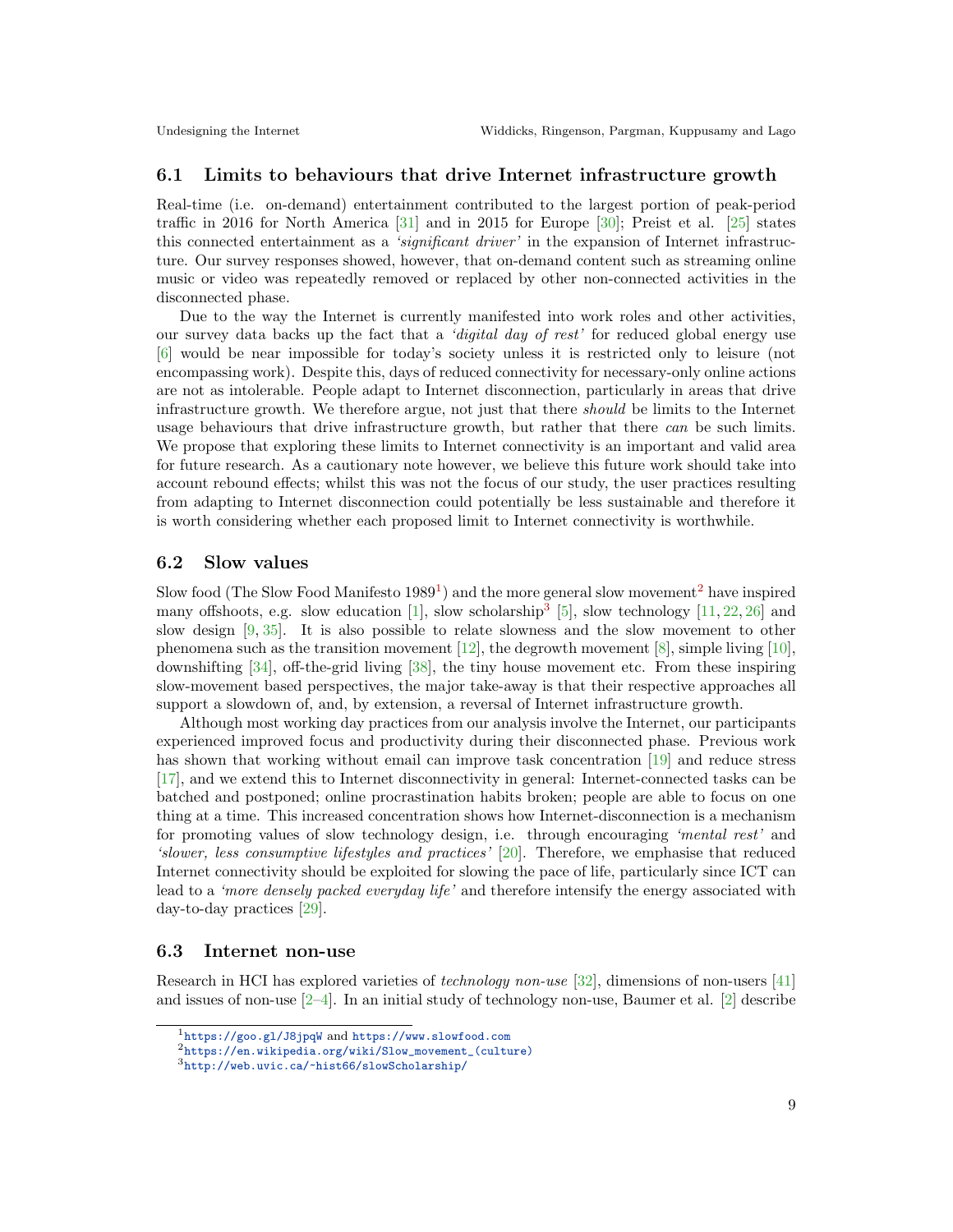various non-use Facebook behaviors. More specifically: 1) practices of not using Facebook in the first place; 2) practices surrounding leaving Facebook (permanently by deleting or deactivating an account *or* quitting whilst leaving the account activated) and *relapsing* (leaving and later returning to Facebook); and 3) practices of limiting Facebook use. Baumer et al. [\[2\]](#page-11-12) also discuss the effects of leaving or limiting Facebook use in terms of reactions from Facebook friends 'left behind'. Despite these practices being one aspect of Internet non-use and disconnection, our study is not limited to social media and focuses on broader Internet use.

There are naturally several parallels between our finding 'Removing Internet use completely' and the Baumer et al. [\[2\]](#page-11-12) practice of 'relapsing'. Based on our post-study survey, many participants who removed certain kinds of Internet use (e.g. streaming music or video, playing Pokémon Go or accessing social networks) noted that they had mostly returned to their prestudy behaviors ('relapsed'). Some participants also mentioned that the 'Internet diet' led them to decrease Internet use in particular activities after the study ended but we do not know whether modes of quitting or limiting Internet use are or will be more permanently sustained. There are further parallels between our finding 'Rationing, postponing and batching Internet use' and the Baumer et al. [\[2\]](#page-11-12) theme of 'limiting'. However, the examples that Baumer et al. [\[2\]](#page-11-12) show are more 'severe' than the practices observed here (e.g. writing a dissertation and '[having] my husband change my password and he'd log me on once a week or so as a treat').

Whilst Baumer et al. [\[2\]](#page-11-12) provide four motivation practices for Facebook non-use (privacy, data use and misuse, banality and productivity), we propose these can be extrapolated to Internet non-use in general with the additional motivation of sustainability. Although it is hard to imagine that users would restrict their Internet use for sustainability, it is considerably easier to imagine that these motivations can be combined, e.g. restricting Internet use due to reasons pertaining to sustainability and data misuse and productivity. 'Assembling' combinations of various motivations would overcome the hard-to-sell nature of sustainability whilst making it more successful and constitutes a powerful reason for further exploring Internet non-use.

#### 6.4 The undesign of Internet services

As with technology non-use, HCI research has also explored issues of undesigning technology [\[23,](#page-12-20) [24\]](#page-12-21). Pierce [\[23\]](#page-12-20) more theoretically discusses 'undesign', or, 'the intentional negation of technology' such as designs that 'hinder or prevent the use of technology in particular ways and contexts' [\[23\]](#page-12-20). This is the opposite of how most Internet services are currently designed: Netflix makes it easier to binge watch TV shows by cutting out the credits and automatically playing the next episode; Facebook tries to make users log back on through pushing notifications and making them worry about missing out if they don't repeatedly check what has happened in the last day, hour or minute.

It should be noted that Pierce primarily discusses the design of technology while we limit our discussion to restrictions in our behaviour and in our use of technology. While informants in our study have practiced 'self-inhibition' in their daily lives, Pierce [\[23\]](#page-12-20) uses the same term ('selfinhibition') to refer to 'the **design** of attributes of a technology that inhibit use of that technology in various ways'. While Pierce's terms are relevant to us, there are important differences in terms of where responsibility is located; we place responsibility in the individual whereas Pierce places it in the (design of the) technology itself, and by extension in designers rather than users of (digital) technologies. A particular case of self-inhibition, 'self-inhibiting options' [\[23\]](#page-12-20) comes the closest to bridging this gap, since such options refer to the design of settings that the individual user can configure to inhibit or prevent certain uses of the technology (e.g. parental controls). Pierce also notes that while designers often design settings that users can configure,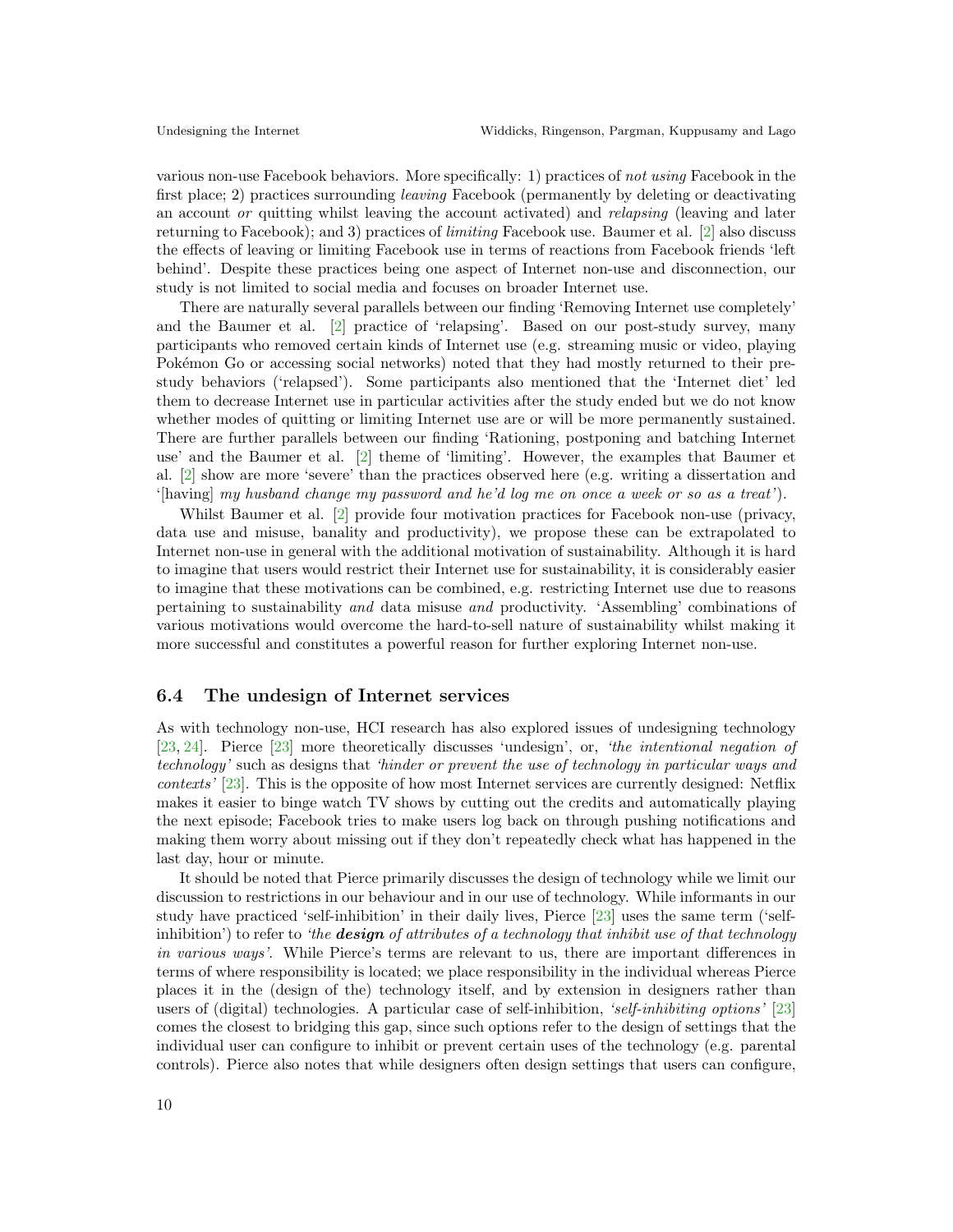they seldom design 'options that encourage or allow individuals to reflectively and explicitly  $self-inhibit$  their own use' – the exact kind of support that our study participants would have wanted.

In our experience, most participants changed the default setting on their devices to 'offline' and 'logged out' for the study duration, choosing only to connect to the Internet when they determined it was necessary. This is an example of self-inhibition as well as of designers choosing to make such settings available to end users. Yet simply turning Internet connectivity on or off can be difficult for some devices (as found with P6) and often means removing connectivity for all services or none at all (as noted by P1). In fact, operating systems and applications could (and can) easily require constant connectivity to work in their totality. While it wasn't that many years ago since you got logged out from many services due to inactivity, it is now possible to be connected to Google, to Facebook and to many other services for days or weeks on end, i.e. 'forever'. Based on our study and through taking undesign goals and principles into consideration, we argue that it should be made easier for users to disconnect from the Internet and specific services accessed through it. For example, through returning automatic service logouts after a period of inactivity, or even through easier, service-orientated connectivity management.

# 7 Conclusion

In this study, we have explored participants' subjective limits to reduced Internet connectivity. Participants were able to define their 'necessary' Internet use through batching, rationing and planning for (or abandoning) disconnection. For more 'unnecessary' uses of the Internet, participants were often able to refrain from particular online activities (e.g. streaming on-demand content or accessing social media) or found other means to replace them. Internet use optimisation proved to be possible without compromising subjective personal, professional and social needs, and we have shown that reduced Internet connectivity is relevant for a number of research areas both within and outside of sustainability. With this as a standpoint, we urge the research community to further investigate reduced Internet use. Future work would greatly benefit the topic by investigating Internet disconnection on a larger scale, for different user demographics, for groups outside of everyday users (e.g. businesses), or through deeper ethnographic studies to uncover nuances in long-term actions from Internet disconnection and the costs of it (e.g. inconvenience or missed opportunities).

Whether it is a motivation or not within future work, sustainability as an outcome of reduced Internet connectivity is certainly a potential direction for a sustainable future. Yet, it could be argued that the problem (excessive Internet use etc.) should not focus on individuals' everyday Internet use but rather at some other level, for example in terms of policy. It is certainly true that many proposals (for reducing GHG emissions etc.) firmly place the burden of 'saving the world' on the shoulders of individuals rather than on more powerful stakeholders. We however believe that reducing Internet connectivity is just as much a matter of 'inner change', of reflecting upon and curtailing 'needless' Internet use as part of practicing 'temperance', of attaining peace of mind and in terms of personal development. Do we really need to be always connected and what do we lose when we can't put our smartphones down? Our suggestions concerning the redesign of affordances of various tech companies' (Facebook, Netflix) services are situated at a level in between the individual and regulation but it might be the case that change at that level will only happen through regulation.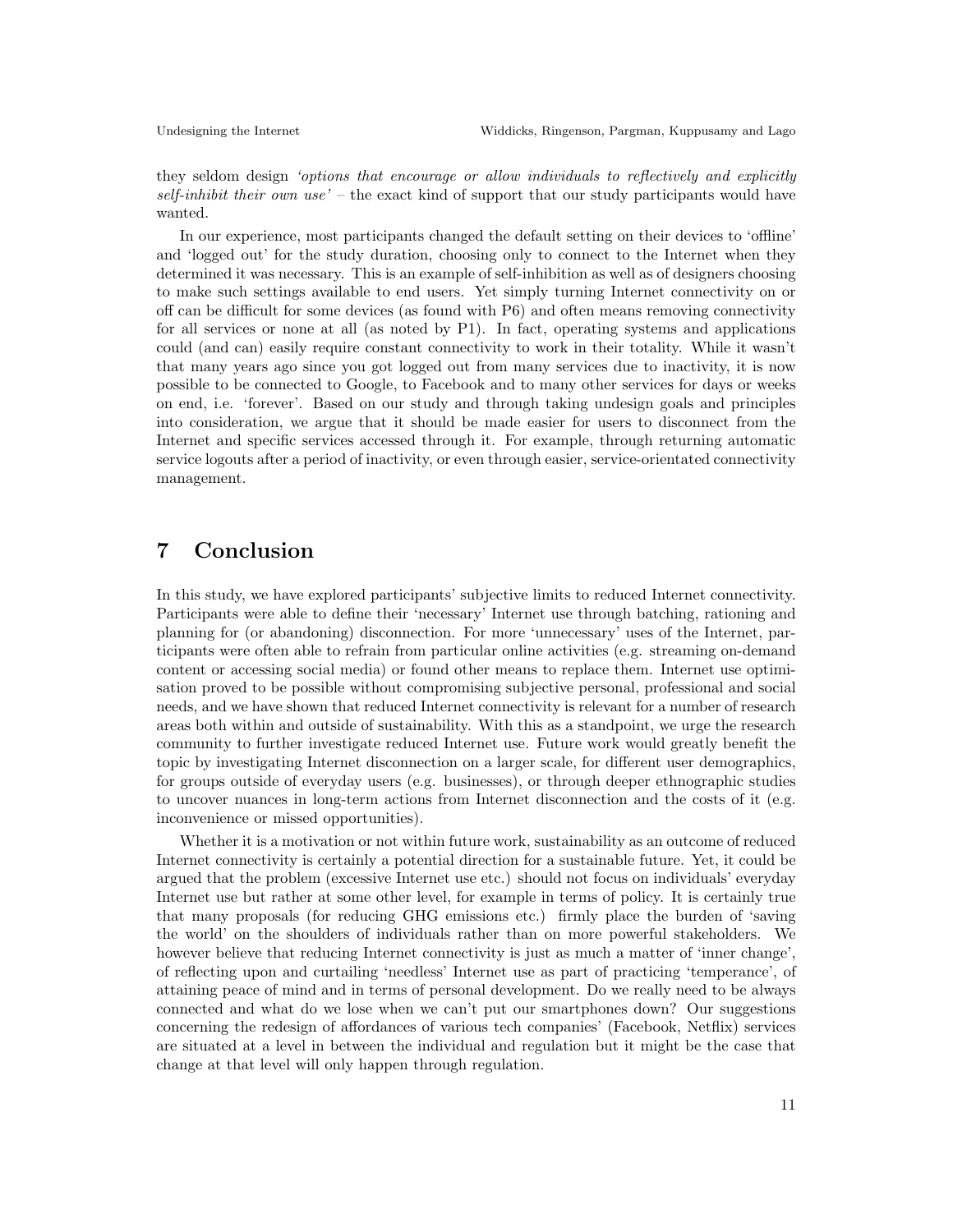# 8 Acknowledgements

We would like to thank the six external participants for their cooperation and involvement within this study. We thank our reviewers, Maria Håkansson, and other academics that have provided us with valuable feedback and discussion, particularly in regards to outlining future work. We would also like to thank the participants and organisers of the ICT4S Summer School 2017 and the Lorentz Center in Leiden, both for introducing us as co-authors and motivating us to carry out this research. We further acknowledge the EPSRC (grant number: W95738G), for without whom this work would not be possible. As agreed with the participants in our experiment, and to maintain both privacy and external participant confidentiality, we have not made the survey data publicly available.

### References

- <span id="page-11-5"></span>[1] Irena Barker. Find the time for slow education. Times Educational Supplement Scotland, 2290:26, 2012.
- <span id="page-11-12"></span>[2] Eric PS Baumer, Phil Adams, Vera D Khovanskaya, Tony C Liao, Madeline E Smith, Victoria Schwanda Sosik, and Kaiton Williams. Limiting, leaving, and (re) lapsing: an exploration of facebook non-use practices and experiences. In Proceedings of the SIGCHI conference on human factors in computing systems, pages 3257–3266. ACM, 2013.
- [3] Eric PS Baumer, Morgan G Ames, Jenna Burrell, Jed R Brubaker, and Paul Dourish. Why study technology non-use? First Monday,  $20(11)$ ,  $2015$ .
- <span id="page-11-13"></span>[4] Eric PS Baumer, Jenna Burrell, Morgan G Ames, Jed R Brubaker, and Paul Dourish. On the importance and implications of studying technology non-use. interactions, 22(2):52–56, 2015.
- <span id="page-11-6"></span>[5] Maggie Berg and Barbara Seeber. The slow professor: Challenging the culture of speed in the academy. University of Toronto Press, 2016.
- <span id="page-11-4"></span>[6] Eli Blevis, Chris Preist, Daniel Schien, and Priscilla Ho. Further connecting sustainable interaction design with sustainable digital infrastructure design. In Proceedings of the 2017 Workshop on Computing Within Limits, pages 71–83. ACM, 2017.
- <span id="page-11-1"></span>[7] Vlad C Coroama, Lorenz M Hilty, Ernst Heiri, and Frank M Horn. The direct energy demand of internet data flows. Journal of Industrial Ecology, 17(5):680–688, 2013.
- <span id="page-11-10"></span>[8] G D'Alisa, F Demaria, and G Kallis, editors. Degrowth: a vocabulary for a new era. Routledge, 2014.
- <span id="page-11-8"></span>[9] Barbara Grosse-Hering, Jon Mason, Dzmitry Aliakseyeu, Conny Bakker, and Pieter Desmet. Slow design for meaningful interactions. In Proceedings of the SIGCHI Conference on Human Factors in Computing Systems, pages 3431–3440. ACM, 2013.
- <span id="page-11-11"></span>[10] Maria Håkansson and Phoebe Sengers. Beyond being green: simple living families and ict. In Proceedings of the SIGCHI Conference on Human Factors in Computing Systems, pages 2725– 2734. ACM, 2013.
- <span id="page-11-7"></span>[11] Lars Hallnäs and Johan Redström. Slow technology–designing for reflection. Personal and ubiquitous computing, 5(3):201–212, 2001.
- <span id="page-11-9"></span>[12] Rob Hopkins et al. The transition handbook. From oil dependency to local resilience, 2008.
- <span id="page-11-2"></span>[13] Alf Hornborg. The power of the machine: Global inequalities of economy, technology, and environment. Rowman Altamira, 2001.
- <span id="page-11-0"></span>[14] ITU. Ict facts and figures 2017. Technical report, ITU, 2017. [http://www.itu.int/en/ITU-D/](http://www.itu.int/en/ITU-D/Statistics/Documents/facts/ICTFactsFigures2017.pdf) [Statistics/Documents/facts/ICTFactsFigures2017.pdf](http://www.itu.int/en/ITU-D/Statistics/Documents/facts/ICTFactsFigures2017.pdf), accessed October 2017.
- <span id="page-11-3"></span>[15] Anne Kaun and Christian Schwarzenegger. " no media, less life?" online disconnection in mediatized worlds. First Monday,  $19(11)$ , 2014.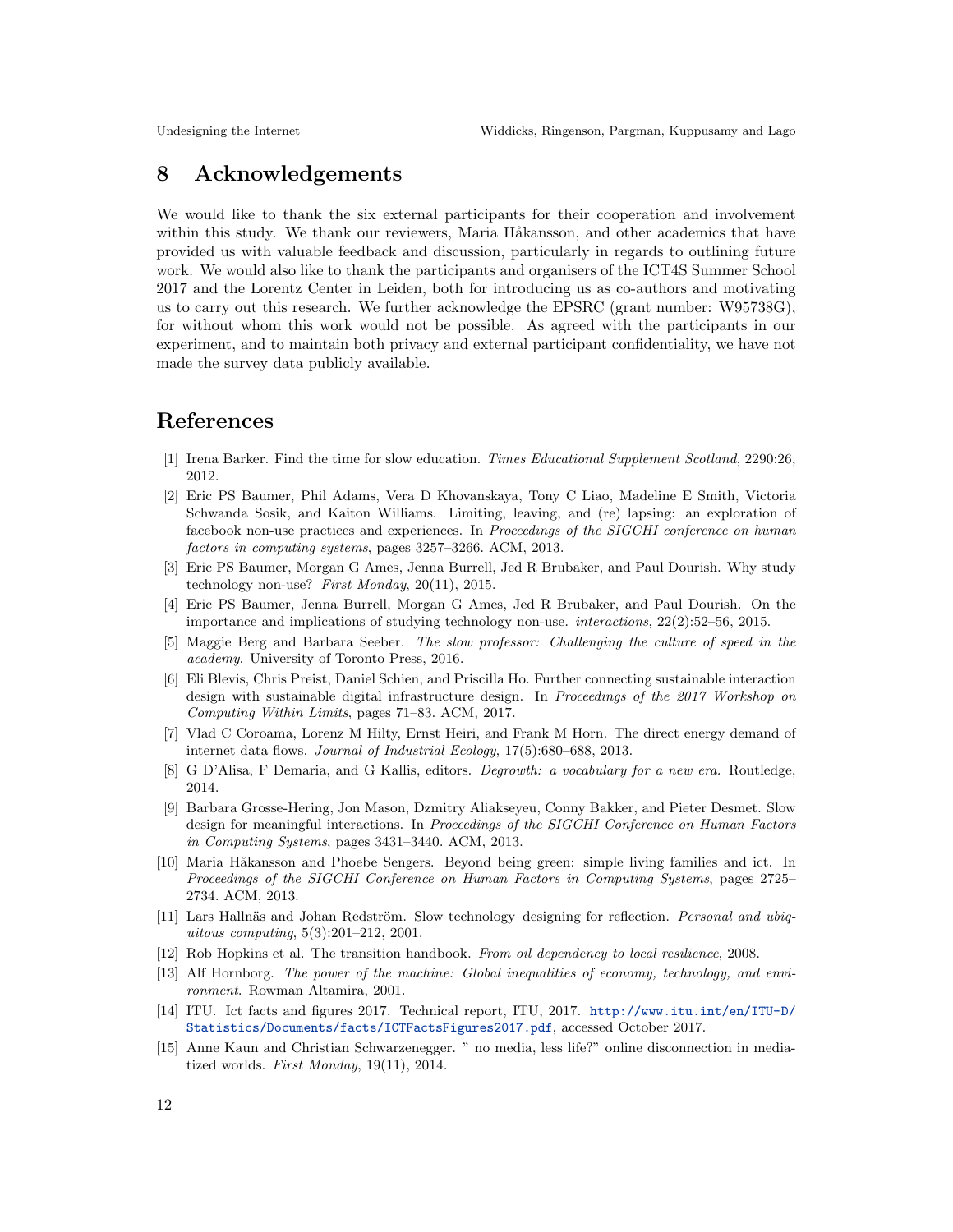- <span id="page-12-6"></span>[16] Carolynne Lord, Mike Hazas, Adrian K Clear, Oliver Bates, Rosalind Whittam, Janine Morley, and Adrian Friday. Demand in my pocket: mobile devices and the data connectivity marshalled in support of everyday practice. In Proceedings of the 33rd Annual ACM Conference on Human Factors in Computing Systems, pages 2729–2738. ACM, 2015.
- <span id="page-12-16"></span>[17] Gloria Mark, Stephen Voida, and Armand Cardello. A pace not dictated by electrons: an empirical study of work without email. In Proceedings of the SIGCHI Conference on Human Factors in Computing Systems, pages 555–564. ACM, 2012.
- <span id="page-12-3"></span>[18] Susan Maushart. The winter of our disconnect. ReadHowYouWant. com, 2011.
- <span id="page-12-15"></span>[19] Cal Newport. Deep work: Rules for focused success in a distracted world. Hachette UK, 2016.
- <span id="page-12-17"></span>[20] William Odom, Richard Banks, Abigail Durrant, David Kirk, and James Pierce. Slow technology: critical reflection and future directions. In Proceedings of the Designing Interactive Systems Conference, pages 816–817. ACM, 2012.
- <span id="page-12-2"></span>[21] Daniel Pargman and Björn Wallsten. Resource scarcity and socially just internet access over time and space. In Proceedings of the 2017 Workshop on Computing Within Limits, pages 29–36. ACM, 2017.
- <span id="page-12-11"></span>[22] Norberto Patrignani and Diane Whitehouse. Slow tech: a quest for good, clean and fair ICT. Journal of Information, Communication and Ethics in Society, 12(2):78–92, 2014.
- <span id="page-12-20"></span>[23] James Pierce. Undesigning technology: considering the negation of design by design. In Proceedings of the SIGCHI Conference on Human Factors in Computing Systems, pages 957–966. ACM, 2012.
- <span id="page-12-21"></span>[24] James Pierce. Undesigning interaction. interactions, 21(4):36–39, 2014.
- <span id="page-12-1"></span>[25] Chris Preist, Daniel Schien, and Eli Blevis. Understanding and mitigating the effects of device and cloud service design decisions on the environmental footprint of digital infrastructure. In Proceedings of the 2016 CHI Conference on Human Factors in Computing Systems, pages 1324– 1337. ACM, 2016.
- <span id="page-12-12"></span>[26] Andrew Price. Slow-tech: Manifesto for an over-wound world. Atlantic Books Ltd, 2009.
- <span id="page-12-5"></span>[27] Barath Raghavan and Justin Ma. Networking in the long emergency. In Proceedings of the 2nd ACM SIGCOMM workshop on Green networking, pages 37–42. ACM, 2011.
- <span id="page-12-8"></span>[28] Rosemary Randall. Loss and climate change: The cost of parallel narratives. Ecopsychology, 1(3):118–129, 2009.
- <span id="page-12-18"></span>[29] Inge Røpke and Toke Haunstrup Christensen. Energy impacts of ict–insights from an everyday life perspective. Telematics and Informatics, 29(4):348–361, 2012.
- <span id="page-12-10"></span>[30] Sandvine. Global internet phenomena report. asia-pacific and europe. Technical report, Sandvine Incorporated ULC, 2015.
- <span id="page-12-9"></span>[31] Sandvine. Global internet phenomena report. latin america and north america. Technical report, Sandvine Incorporated ULC, 2016.
- <span id="page-12-19"></span>[32] Christine Satchell and Paul Dourish. Beyond the user: use and non-use in HCI. In Proceedings of the 21st Annual Conference of the Australian Computer-Human Interaction Special Interest Group: Design: Open 24/7, pages 9–16. ACM, 2009.
- <span id="page-12-7"></span>[33] Sarita Yardi Schoenebeck. Giving up twitter for lent: how and why we take breaks from social media. In Proceedings of the SIGCHI Conference on Human Factors in Computing Systems, pages 773–782. ACM, 2014.
- <span id="page-12-14"></span>[34] Juliet Schor and Karen Elizabeth White. Plenitude: The new economics of true wealth. Penguin Press New York, 2010.
- <span id="page-12-13"></span>[35] Carolyn Strauss and Alastair Fuad-Luke. The slow design principles. Proceedings of the Changing the Change, 2008.
- <span id="page-12-0"></span>[36] Sherry Turkle. Alone together: Why we expect more from technology and less from each other. Basic books, 2011.
- <span id="page-12-4"></span>[37] Ward Van Heddeghem, Sofie Lambert, Bart Lannoo, Didier Colle, Mario Pickavet, and Piet Demeester. Trends in worldwide ict electricity consumption from 2007 to 2012. Computer Commu-